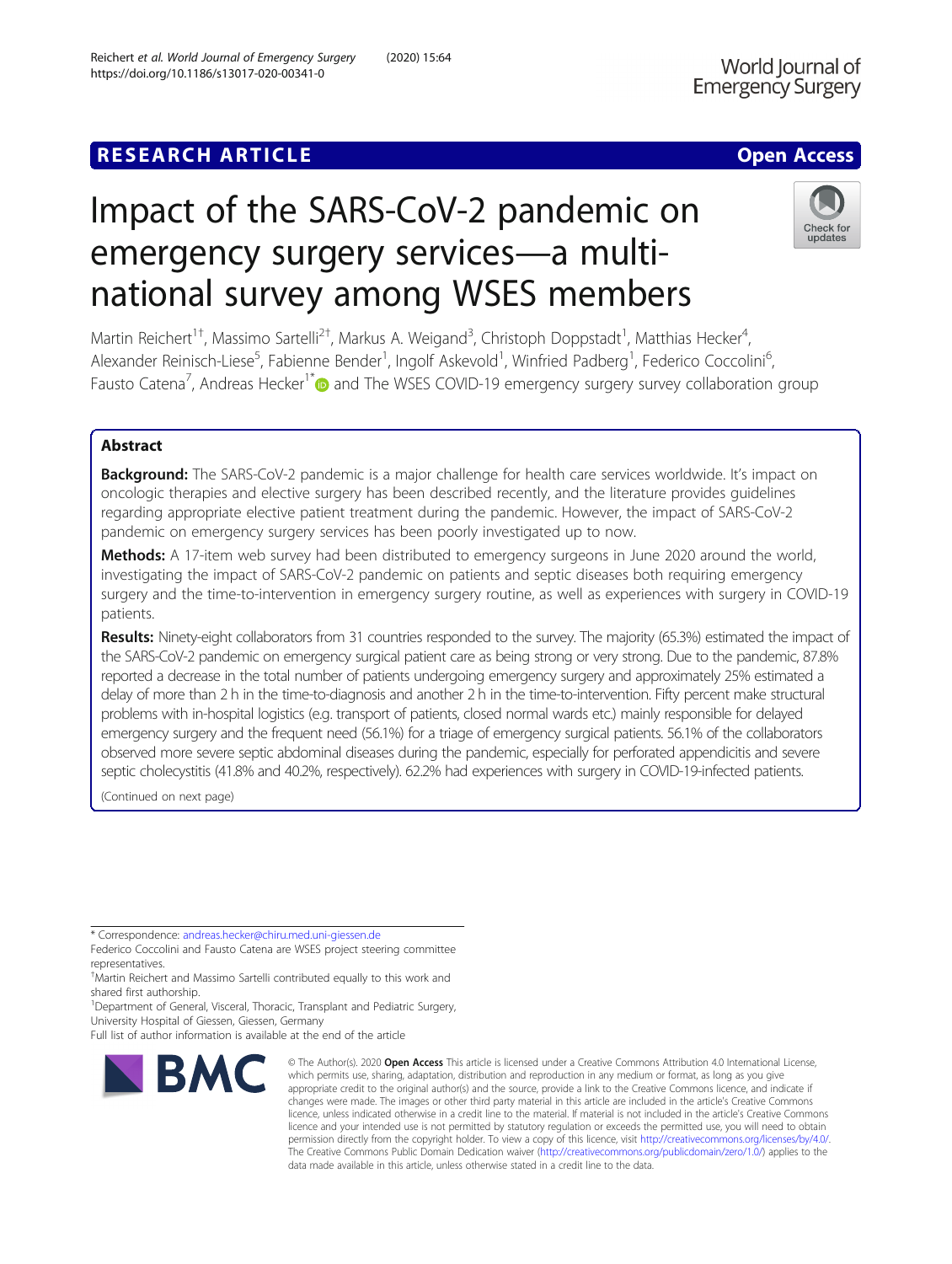### (Continued from previous page)

Conclusions: The results of The WSES COVID-19 emergency surgery survey are alarming. The combination of an estimated decrease in numbers of emergency surgical patients and an observed increase in more severe septic diseases may be a result of the fear of patients from infection with COVID-19 and a consecutive delayed hospital admission and diagnosis. A critical delay in time-to-diagnosis and time-to-intervention may be a result of changes in in-hospital logistics and operating room as well as intensive care capacities. Both reflect the potentially harmful impact of SARS-CoV-2 pandemic on emergency surgery services.

Keywords: COVID-19, SARS-CoV-2, Emergency surgery, Appendicitis, Cholecystitis, WSES

## Background

Since the World Health Organization declared SARS-CoV-2 as a worldwide pandemic in early 2020, the disease majorly influences political decisions, social life and especially health care services as well as daily therapeutic practices  $[1-6]$  $[1-6]$  $[1-6]$  $[1-6]$ . Recommendations from politics as well as respective medical societies aimed to postpone elective therapies, especially elective surgery aimed primarily to hold up bed, intensive care as well as operating room capacities available during the pandemic  $[3, 7-10]$  $[3, 7-10]$  $[3, 7-10]$  $[3, 7-10]$  $[3, 7-10]$  $[3, 7-10]$ . The second goal was certainly to preserve patients from nosocomial infection with COVID-19 [\[9\]](#page-9-0). Respective statements, how to proceed with those patients, had been published for oncologic therapy and cancer surgery [[1,](#page-9-0) [2](#page-9-0), [11](#page-9-0)–[13\]](#page-9-0). Thereby, it is known that especially cancer patients are highly vulnerable for COVID-19 but a delay in cancer-specific therapy might cause severely impaired oncologic outcome  $\left[1, 2, 11-13\right]$  $\left[1, 2, 11-13\right]$  $\left[1, 2, 11-13\right]$  $\left[1, 2, 11-13\right]$  $\left[1, 2, 11-13\right]$  $\left[1, 2, 11-13\right]$  $\left[1, 2, 11-13\right]$  $\left[1, 2, 11-13\right]$  $\left[1, 2, 11-13\right]$ . Balancing the necessity of SARS-CoV-2 measures on the one hand and the urgent treatment of surgical emergency patients on the other hand made the SARS-CoV-2 pandemic an everyday challenge for emergency surgery worldwide. Since the rapid spread of the SARS-CoV-2 around the world in late 2019, a high amount of research had been published regarding the pandemic and the characteristics of COVID-19 disease, but only very little is known about the impact of the pandemic's consequences on clinical daily routine in emergency surgery. Several structural changes were established in hospitals around the world to deal with (potentially) high numbers of severely and critically ill patients infected with COVID-19 [\[2](#page-9-0)–[5](#page-9-0)]. There are the risk and the fear of patients of getting infected with SARS-CoV-2 and suffering from severe course of COVID-19 [[14](#page-9-0)]. Undoubtedly, all of these factors not only influence the entire spectrum of elective patient care but also might have a significant impact on daily routine patient care in emergency rooms and in particular emergency surgery around the world. Therefore, The WSES COVID-19 emergency surgery survey investigates the impact of the SARS-CoV-2 pandemic on patients and their diseases requiring emergency surgery and on time-to-diagnosis and time-to-intervention in emergency departments as well as the causes for a

delayed surgical therapy, following the aim to improve emergency surgical patient care during the pandemic.

## Methods

An online survey was designed by a core group of investigators of the study. Google Forms (Google LLC, Mountain View, CA, USA) was used as the platform for the survey.

The survey consists of 16 single-choice items and one open-answer question. The items are organized in five sections: (1) recording the characteristics of collaborators and their affiliated hospitals—three items, (2) investigating the impact of SARS-CoV-2 pandemic on patients requiring emergency surgery—three items, (3) septic diseases requiring emergency abdominal surgery—three items, (4) structural problems driven by the pandemic and leading to a delayed emergency surgical treatment—six items, and, finally, (5) the experiences of the study group with emergency surgery in COVID-19-infected patients assessed by one item and one open-answer question.

After the survey was approved by the World Society of Emergency Surgery (WSES) project steering committee, it was distributed to the multi-national mailing list of WSES members on June 9, 2020. The deadline to participate was June 26, 2020. After closing the survey, the results were checked for duplicates. Results are presented descriptively within the present manuscript. All 17 items of the survey as well as the assignment of items to figures in the present manuscript are depicted in Table [1](#page-2-0).

# Results

## Characteristics of the participants

Ninety-eight members of the WSES from 31 countries around the world and four continents, respectively, responded to the survey (see Table [2\)](#page-2-0). Most of the participants were health care specialists, including board-certified surgeons, senior consultants and heads of their department (see Fig. [1](#page-3-0)). Among them, 11 (11.2%) participants stated that their hospital does not treat any patients suffering from COVID-19 and, vice versa, emergency surgery was suspended in hospitals of 5 (5.1%) participants of the survey during the SARS-CoV-2 pandemic (see Fig. [2\)](#page-3-0). The answers of participants, whose hospitals did not treat COVID-19 patients, are indicated in the figures.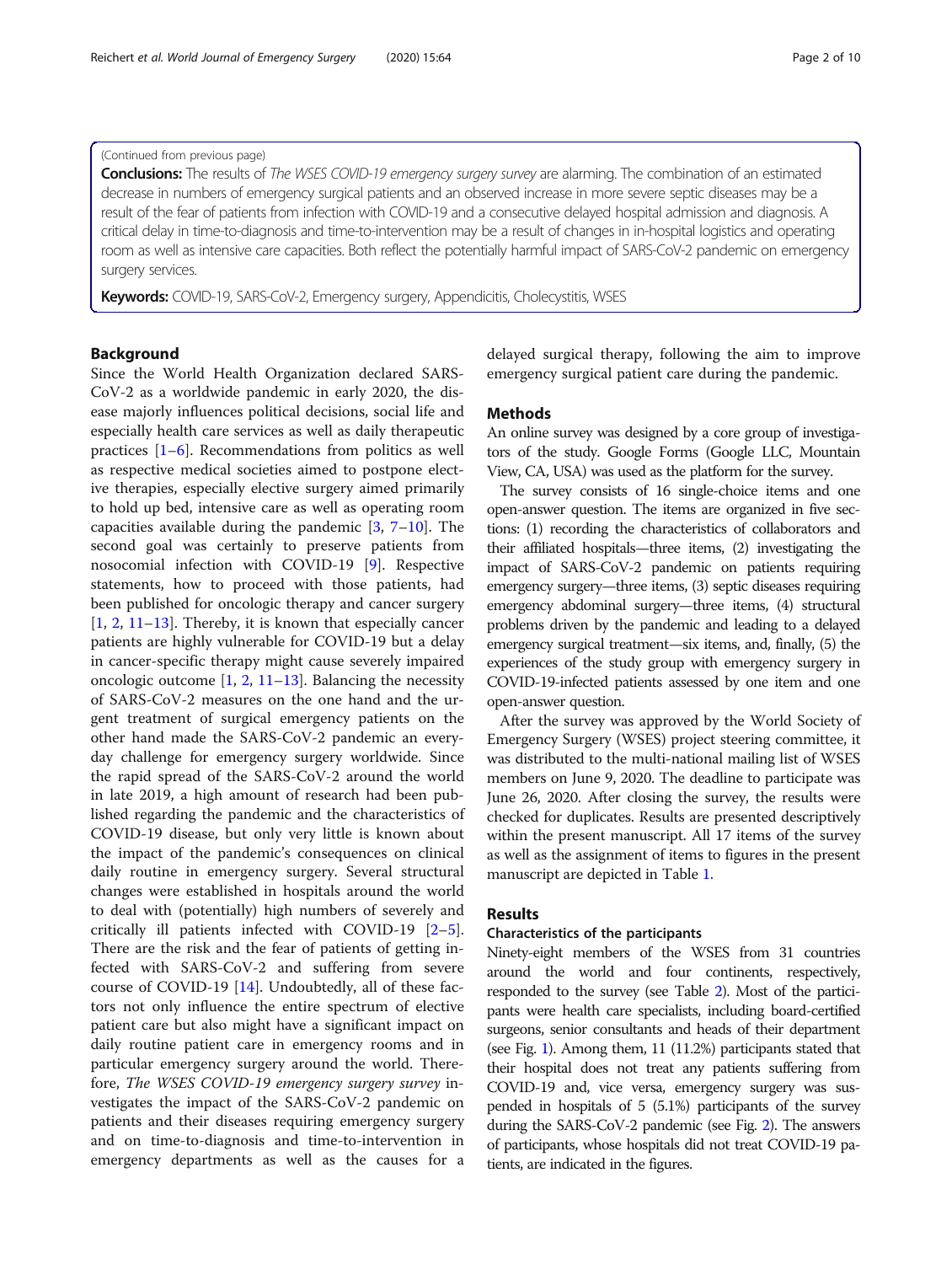<span id="page-2-0"></span>Table 1 Assignment of the 17-item questionnaire to answers of the survey and results of the manuscript.  $OR =$  operating room. ICU = intensive care unit

| Figure | Item                                                                                                                                                                                        | Answer                                                                                                                                                            |  |  |
|--------|---------------------------------------------------------------------------------------------------------------------------------------------------------------------------------------------|-------------------------------------------------------------------------------------------------------------------------------------------------------------------|--|--|
| Fig. 1 | What is your current position?                                                                                                                                                              | - Resident<br>- Board-certified surgeon<br>- Senior consultant<br>- Head of the department                                                                        |  |  |
| Fig. 2 | a: In general, does your hospital<br>treat COVID-19 patients?                                                                                                                               | - Yes<br>- No                                                                                                                                                     |  |  |
|        | b: Have you continued to treat<br>surgical emergency patients<br>during the SARS-Co-2<br>pandemic?                                                                                          | - Yes<br>- No                                                                                                                                                     |  |  |
| Fig. 3 | Has the SARS-Co-2 pandemic<br>had any impact on the treat-<br>ment of surgical emergency<br>patients?                                                                                       | - No impact<br>- Weak impact<br>- Moderate impact<br>- Strong impact<br>- Very strong impact                                                                      |  |  |
| Fig. 4 | Has there been a decrease in<br>the number of surgical<br>emergency patients entering<br>your hospital?                                                                                     | - Yes<br>- No                                                                                                                                                     |  |  |
|        | If so, to what degree?                                                                                                                                                                      | $- < 10\%$<br>- 10–20%<br>$-21 - 40%$<br>$-41 - 60%$<br>$-61 - 80%$<br>- 81-100%                                                                                  |  |  |
| Fig. 5 | a: Has there been a delay in the<br>time from entering the hospital<br>(e.g. with an intestinal<br>perforation) to the diagnosis<br>("time-to-diagnosis")?                                  | - Yes<br>- No                                                                                                                                                     |  |  |
|        | If so, please, estimate the delay,<br>e.g. from entering the hospital<br>until the timepoint of CT-scan.                                                                                    | - < 0.5 h<br>- 0.5–1 h<br>- 1–2 h<br>- 2–3 h<br>->3h                                                                                                              |  |  |
|        | b: Has there been a delay in<br>the time-from-diagnosis (e.g. of<br>an intestinal perforation in the<br>CT-scan) to the beginning of<br>surgical intervention ("time-to-<br>intervention")? | - Yes<br>- No                                                                                                                                                     |  |  |
|        | If so, to which degree? The<br>time-to-intervention was                                                                                                                                     | - < 0.5 h longer<br>- 1-2 h longer<br>- 2–3 h Ionger<br>$-$ > 3 h longer                                                                                          |  |  |
| Fig. 6 | What, do you think, are the<br>most important factors, leading<br>to an enlarged time-to-<br>intervention?                                                                                  | - Lack of ICU capacity<br>- Less OR capacity<br>- Lack of OR staff<br>- Worse in-hospital logistics<br>(e.g. transport of patients,<br>closed normal wards, etc.) |  |  |
| Fig. 7 | Has there been the need of a<br>triage of emergency patients<br>due to limited capacities during<br>the COVID-19 pandemic?                                                                  | - Yes<br>- No                                                                                                                                                     |  |  |
| Fig. 8 | Did you observe an increased<br>relative number of perforated<br>appendicitis during the COVID-                                                                                             | - Yes<br>- No                                                                                                                                                     |  |  |

19-pandemic?

Table 1 Assignment of the 17-item questionnaire to answers of the survey and results of the manuscript.  $OR =$  operating room. ICU = intensive care unit (Continued)

| Figure | Item                                                                                                                | Answer          |  |  |
|--------|---------------------------------------------------------------------------------------------------------------------|-----------------|--|--|
|        | Did you observe an increased<br>relative number of perforated<br>diverticulitis during the COVID-<br>19-pandemic?   | - Yes<br>$-$ No |  |  |
|        | Did you observe an increased<br>relative number of severe septic<br>cholecystitis during the COVID-<br>19-pandemic? | - Yes<br>- No   |  |  |
| Table  | Did you perform emergency<br>surgery in patients infected<br>with COVID-19?                                         | - Yes<br>- No   |  |  |
|        | Which emergency operation<br>did you perform in patients<br>with COVID-19?                                          | Open answer     |  |  |

# Impact of SARS-CoV-2 pandemic on capacities for emergency surgery

The majority of participants estimate the impact of the SARS-CoV-2 pandemic on emergency surgical patient care as being strong or very strong  $(n = 64, i.e. 65.3\%).$ Notably, even seven participants working in those hospitals, where no COVID-19 patients were treated, also estimated the impact of the pandemic on emergency surgical patient care as being strong or very strong (see Fig. [3](#page-4-0)).

To evaluate the reasons why the SARS-CoV-2 pandemic impacts on emergency surgery, the collaborators of the study group were asked for factors being critical in the therapy of emergency surgical patients during the pandemic: general caseload in emergency surgery, diagnostic ("time-to-diagnosis"), therapeutic ("time-to-intervention") and intensive care capacities in their respective hospitals. Therefore, most of the participants reported a decrease in the total number of patients undergoing emergency surgery in their hospitals ( $n = 86$ , i.e. 87.8%) to a reduction ranging between 21 and 60% of the cases in 54.7% of their hospitals during the pandemic (see Fig. [4](#page-4-0)).

In the emergency room workflow, no delay in the time-to-diagnosis was stated by 58 (59.2%) of the

Table 2 Working-continents of The WSES COVID-19 emergency surgery survey collaboration group

| Continent | (n) participants |  |  |  |
|-----------|------------------|--|--|--|
| Europe    | 60               |  |  |  |
| America   | 12               |  |  |  |
| Asia      | 23               |  |  |  |
| Africa    | 3                |  |  |  |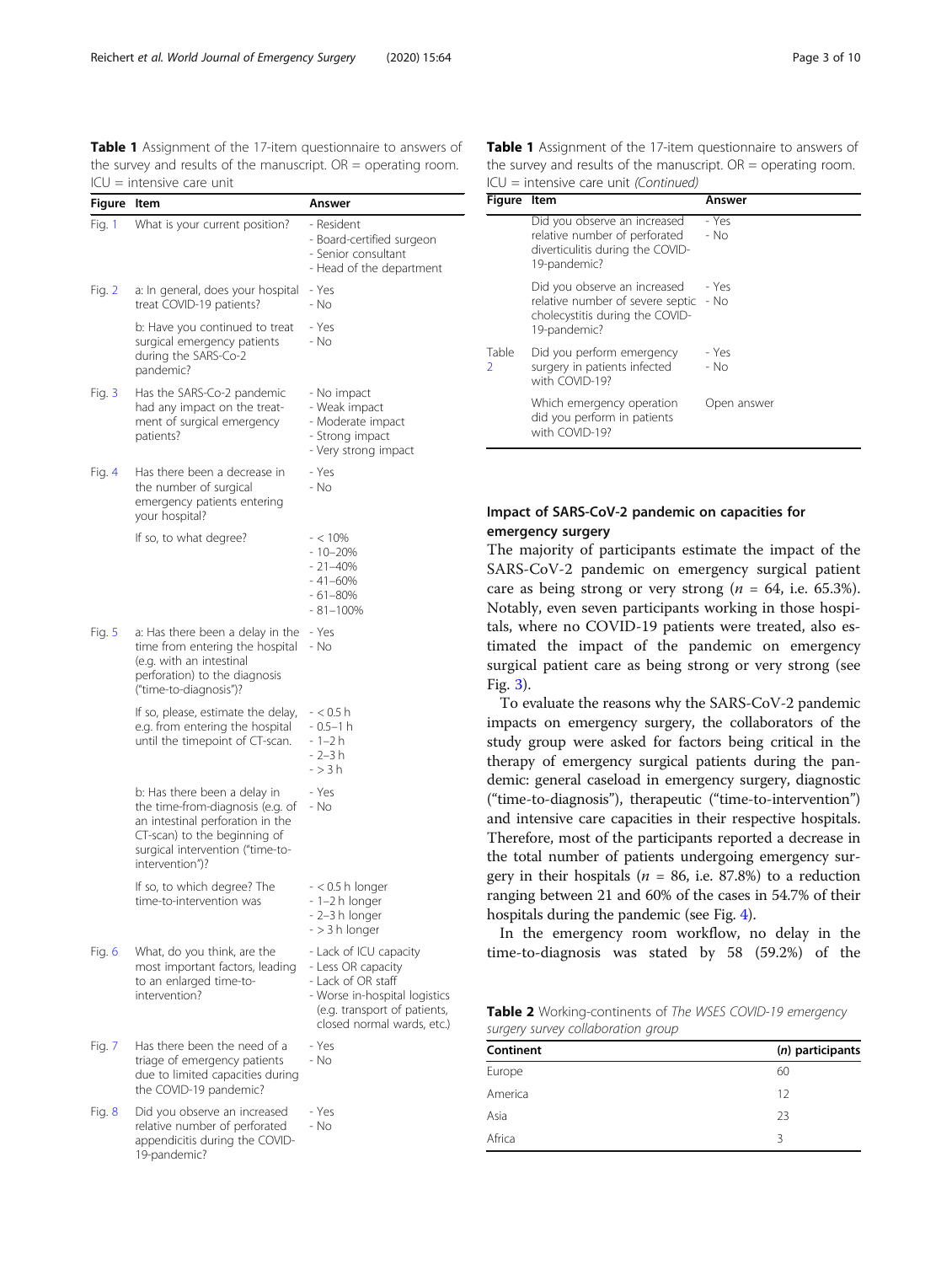<span id="page-3-0"></span>



participants, whereas one-fourth of the study group estimated a dramatical delay of more than 2 h in time-todiagnosis by a computed tomography from entering the hospital for critical ill surgical patients (see Fig. [5](#page-5-0) a). The same holds true for the time from diagnosis to intervention. Therefore, a critical delay of even more than 2 h was estimated in hospitals of almost one-fourth of the study group during the SARS-CoV-2 pandemic for patients requiring any emergency surgical intervention (see Fig. [5](#page-5-0) b). Beneath a lack of operating room staff ( $n = 7$ , i.e. 7.1%) and operating room as well as intensive care unit capacities ( $n = 15$ , i.e. 15.3% as well as  $n = 12$ , i.e. 12.2%, respectively), structural problems with in-hospital logistics (e.g. transport of patients, closed normal wards etc.) were seen as the most important factors for a delay in surgical emergency patient treatment from 50% of the study group ( $n = 49$ , see Fig. [6](#page-5-0)). All of those structural problems and limited capacities culminate in the urgent need for a triage of emergency surgical patients reported by 55 (56.1%) participants of the study group, which may furthermore worsen the resources of surgical emergency patient care during the SARS-CoV-2 pandemic (see Fig. [7\)](#page-6-0).

# Impact of SARS-CoV-2 pandemic on diseases requiring emergency surgery

The study group was asked for their subjective observation, if a higher severity was more prevalent during the SARS-CoV-2 pandemic in patients suffering from frequent septic diseases requiring abdominal emergency surgery, including appendicitis, cholecystitis and diverticulitis. Overall, 56.1% of the study group observed more severe septic abdominal diseases during the pandemic, especially for appendicitis and cholecystitis (41.8% and 40.2% of the study group, respectively), which make a rapid time-to-surgical-intervention mandatory (see Fig. [8](#page-6-0)). Interestingly, even 7 (63.6%) collaborators from hospitals, where no COVID-19 patients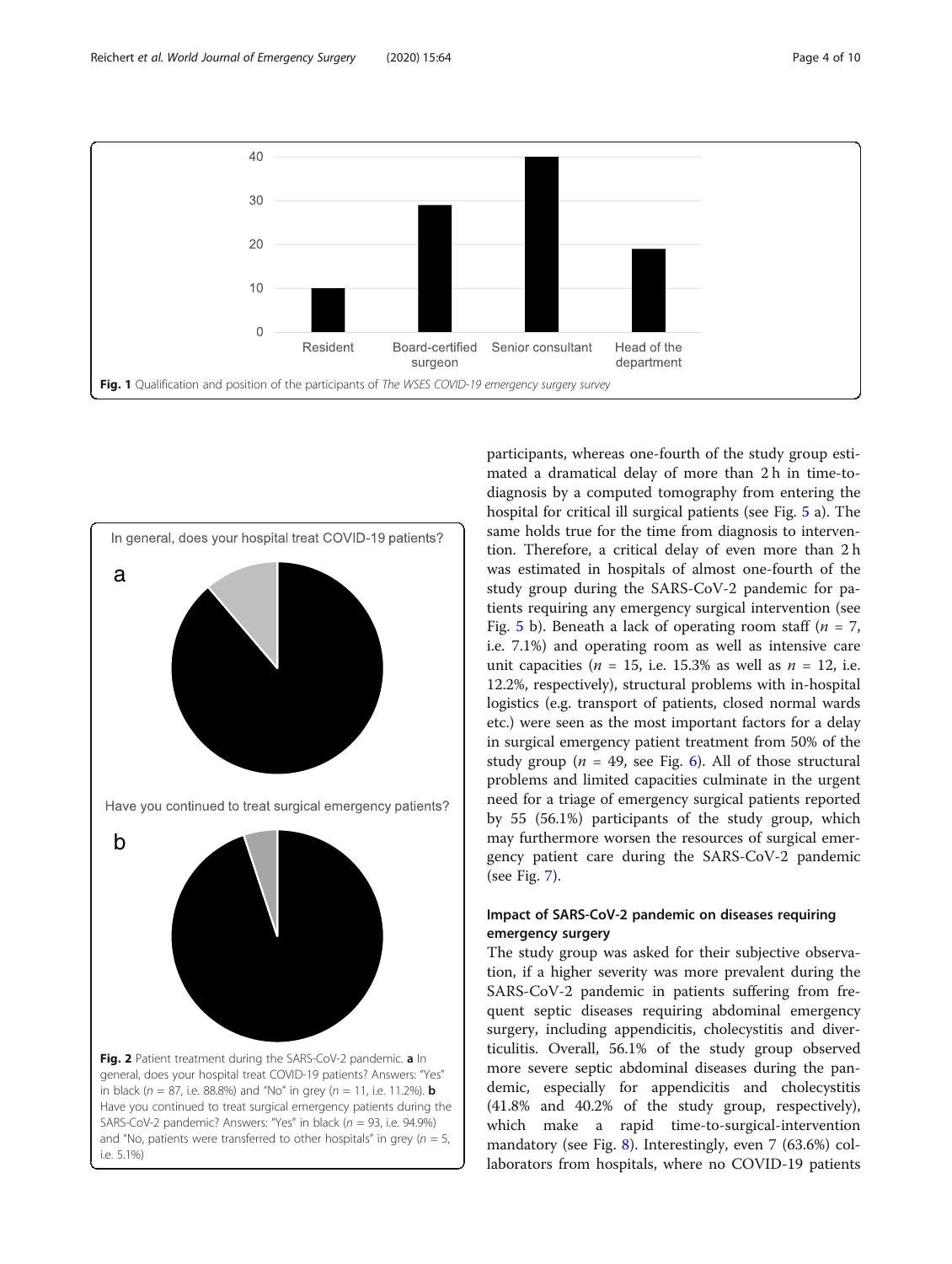<span id="page-4-0"></span>

were treated, observed this trend. Finally, the majority of participants ( $n = 61$ , i.e. 62.2%) performed any kind of emergency surgery in patients infected with COVID-19. Thereby, the study group had the most experiences with appendectomies, cholecystectomies and laparotomies for trauma, intestinal perforation and any kind of bowel resection (see Table [3\)](#page-7-0).

# Discussion

This study proves a severe impact of the SARS-CoV-2 pandemic situation and it´s consequences on emergency surgical patient care around the world. Interestingly, even collaborators from hospitals, where no COVID-19 patients were treated described that the pandemic at least strongly affects their emergency surgical patient care. In the opposite to elective medical treatment or elective (oncologic) surgery, emergencies do frequently not tolerate even small postponement; otherwise, the

disease rapidly progresses, gets more severe, more complicated and potentially ends fatal.

The study group observed on the one hand a lower number of patients who underwent emergency surgical procedures, but on the other hand a higher rate of perforated or more severe septic abdominal diseases in patients conducted to emergency surgery. A decrease in absolute numbers of patients with surgical complaints in the emergency department during the SARS-CoV-2 pandemic had been previously described [\[15](#page-9-0)–[17](#page-9-0)]. This might be an effect of the worldwide lockdown policies as well as the fear of the patients from COVID-19 and might result in delayed diagnosis and therapy. Also Snapiri et al. observed a high rate of complicated appendicitis with abscess or perforation in their patient cohort during the pandemic [\[14\]](#page-9-0). They discussed changes in medical evaluation and decision-making processes of the patients, their relatives and treating physicians as

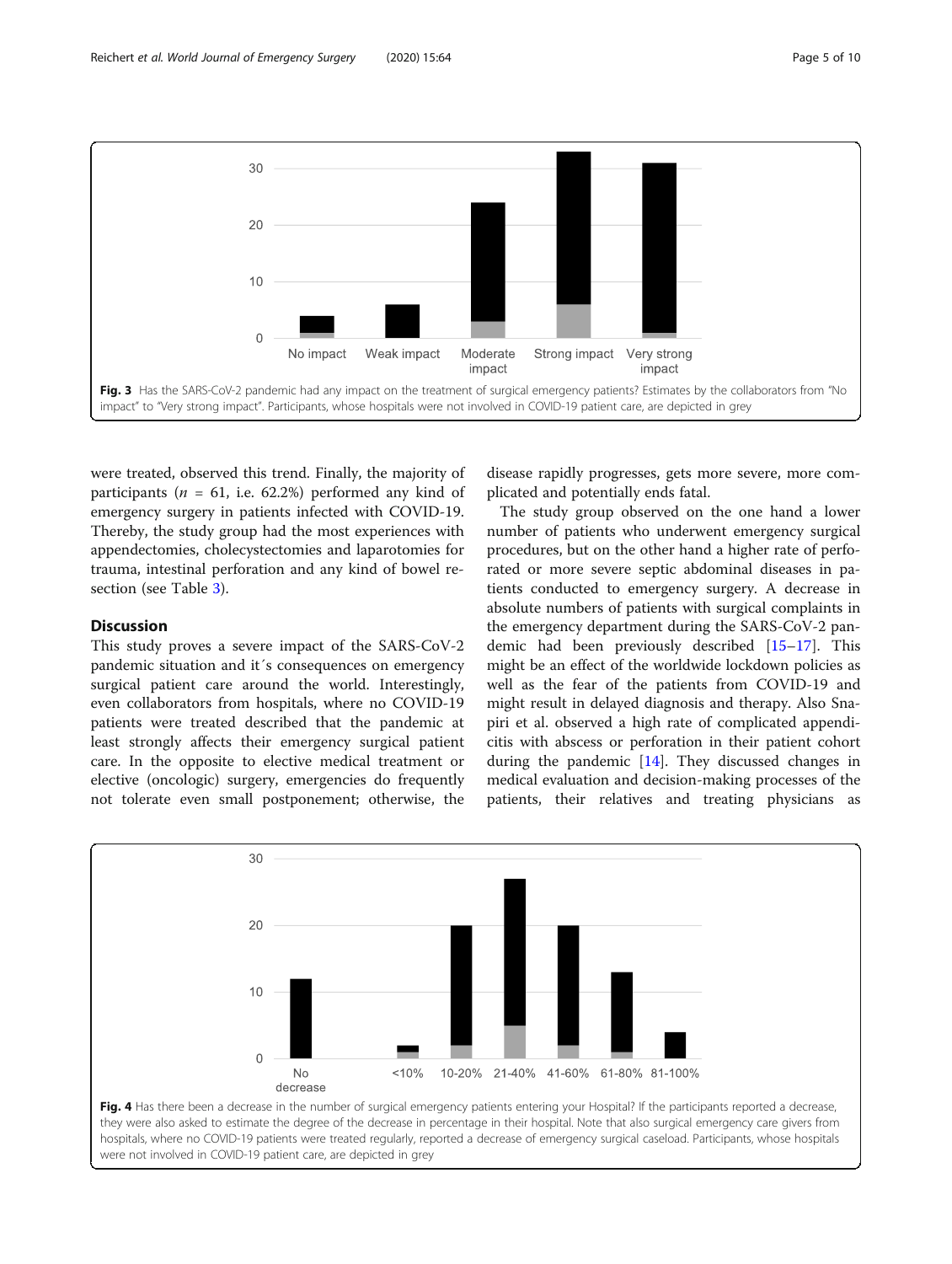<span id="page-5-0"></span>

hospitals were not involved in COVID-19 patient care, are depicted in grey. a Has there been a delay in the time from entering the hospital (e.g. with an intestinal perforation) to the diagnosis ("time-to-diagnosis")? If the participants reported a delay, they were also asked to estimate the delay, e.g. from entering the hospital until the timepoint of computer tomography. **b** Has there been a delay in the time-from-diagnosis (e.g. of an intestinal perforation in the CT-scan) to the beginning of surgical intervention ("time-to-intervention")? If the participants reported a delay, they were also asked to estimate the delay from diagnosis to surgical intervention



(intensive care unit) capacities were stated as the reasons for a delay in time-to-intervention by 7.1%, 15.3% and 12.2% of the responders, respectively. Notably, problems with in-hospital logistics (e.g. transport of patients, closed normal wards et cetera) were seen as the most important factors for a delayed time-to-intervention in surgical emergency patients by the majority (50%) of the participants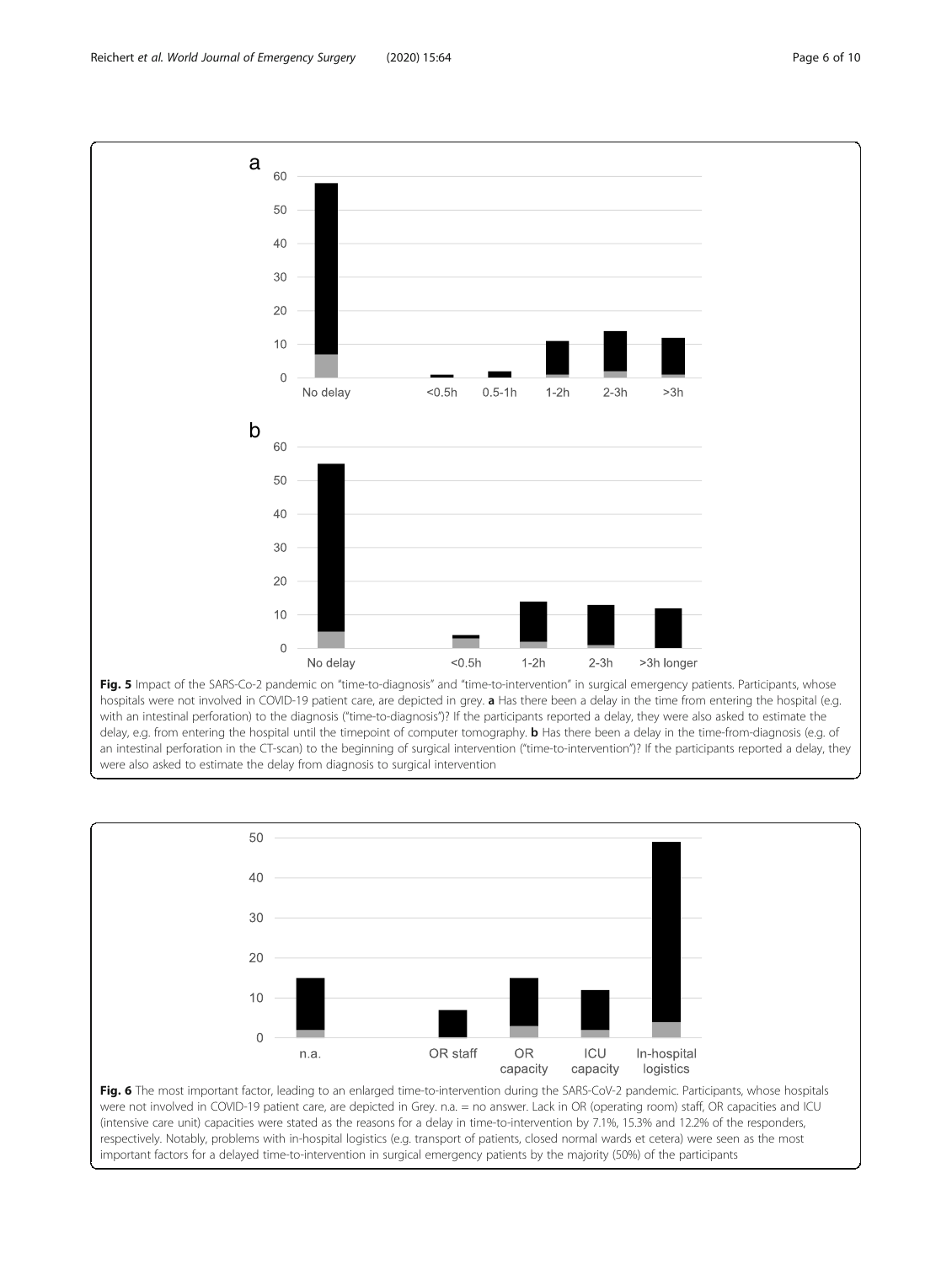<span id="page-6-0"></span>

possible reasons for a diagnosis in later stages of the disease [[14\]](#page-9-0). Thereby it is well known that complications frequently occur as late as 36–48 h after onset of symptoms of acute appendicitis [[14](#page-9-0), [18](#page-9-0)–[21](#page-9-0)]. As discussed by Patriti et al., the negative impact of the SARS-CoV-2 pandemic on surgical activities is multifactorial [\[16\]](#page-9-0). Results of their survey among local surgeons during the SARS-CoV-2 outbreak in Italy remained that changing daily practice, shifting working plans, and reduction in personnel resources through allocating surgeons to non-surgical departments, high sickness and quarantine rates among surgeons during the pandemic led to a lower quality of surgical patient care [[16](#page-9-0)]. Furthermore, the diffuse symptomatology of COVID-19 patients including gastrointestinal symptoms and abdominal pain, reported in the current literature, may disguise the real cause and may delay the adequate (surgical) therapy of affected patients during the pandemic

[[22](#page-9-0), [23\]](#page-9-0). As for patients with delayed diagnosed appendicitis, the same might be true for cholecystitis and diverticulitis. Nevertheless, the COVIDSurg Collaborative recently described a high rate of mortality and pulmonary complications in patients undergoing surgery with perioperative SARS-CoV-2 infection [\[24\]](#page-9-0). These results led the COVIDSurg Collaborative to their conclusion that preventively postponing of non-urgent surgical procedures or non-operative treatment options should be considered [[24](#page-9-0)]. However, several diseases presenting in the emergency department require urgent or emergency surgical therapy; thus, among others, Campanile et al. declare in their multi-society position statement the laparoscopic cholecystectomy still as the therapeutic standard-of-care in patients with acute cholecystitis even in the SARS-CoV-2 pandemic situation [\[25\]](#page-9-0).

The long delay (more than 2 h) in time-to-diagnosis and furthermore in time-to-intervention observed in emergency situations by approximately one-fourth of the participants during the SARS-CoV-2 pandemic are the most critical results of the present study. Unfortunately, these items of the survey were kept very generally; thus, the underlying diseases, for which the delays were estimated and if there are differences, e.g. in trauma or septic patients, were not the objective of the survey. However, the responses of The WSES COVID-19 emergency surgery survey collaboration group give important implications on the structural problems and barriers, which emergency surgeons and their patients are faced with. The COVID-19 outbreak severely impairs our society, health care systems and especially in-hospital infrastructure; barriers arising from extensive preventive measures during the pandemic situation might by an underlying cause for processing emergency patients into routine diagnostic and therapeutic pathways [\[6](#page-9-0), [10](#page-9-0)]. Nevertheless, a rapid surgical

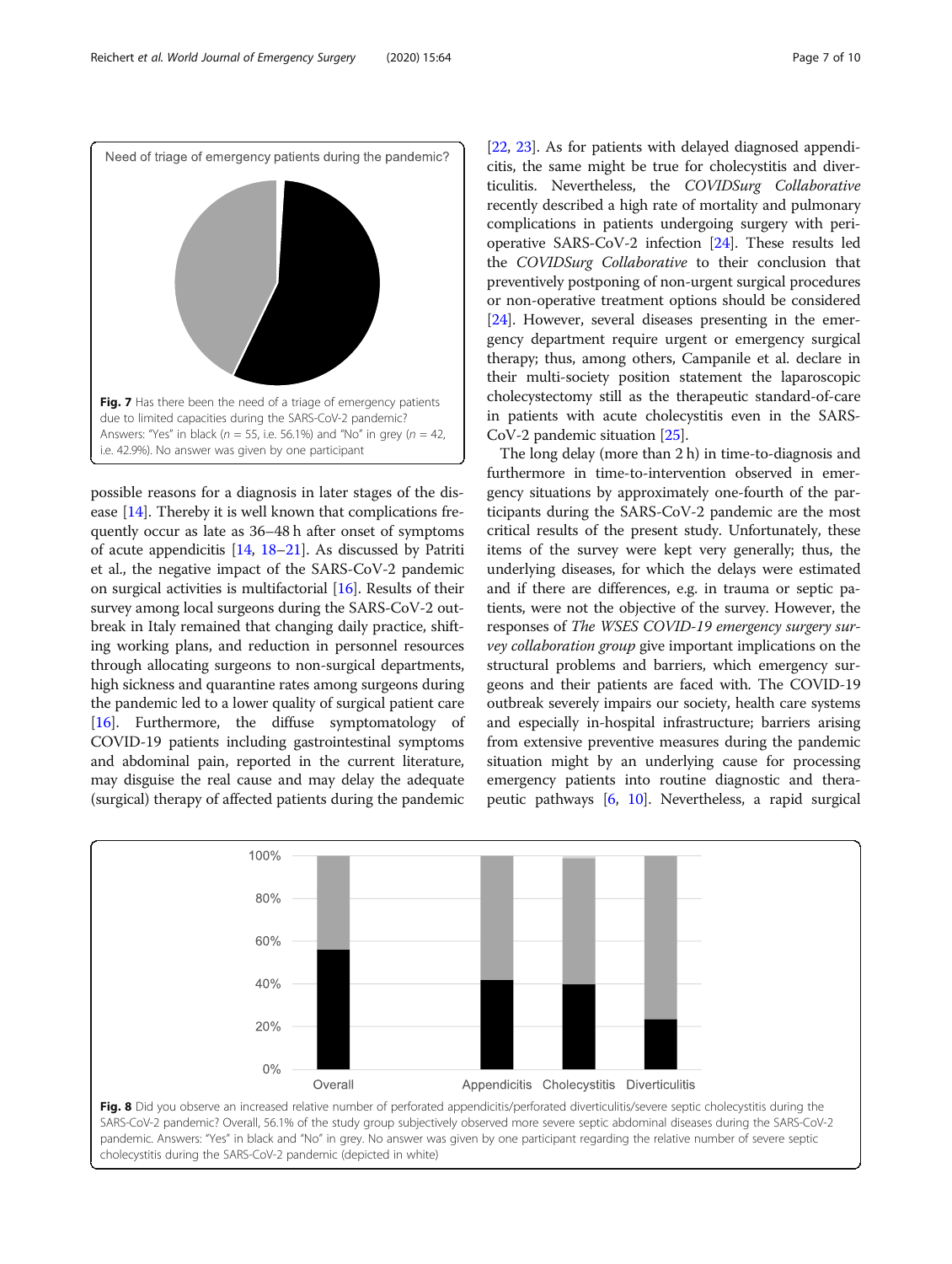| Appendectomy              | Cholecystectomy               | Incarcerated<br>hernia repair | Laparotomy<br>for trauma | Soft tissue<br>infection | Tracheostomy                                               |
|---------------------------|-------------------------------|-------------------------------|--------------------------|--------------------------|------------------------------------------------------------|
| 27 (27.6%)                | 11 (10.2%)                    | $7(7.1\%)$                    | 10 (10.2%)               | $3(3.1\%)$               | $2(2.0\%)$                                                 |
| Intestinal<br>perforation | <b>Mesenteric</b><br>ischemia | Sigmoid<br>volvulus           | lleus                    | Hartmann's<br>procedure  | Other type of /<br>other indication<br>for bowel resection |
| 11 (10.2%)                | $3(3.1\%)$                    | $1(1.0\%)$                    | $2(2.0\%)$               | $4(4.1\%)$               | 11 (11.2%)                                                 |
|                           |                               |                               |                          |                          |                                                            |

<span id="page-7-0"></span>**Table 3** Experiences with emergency surgery in COVID-19 positive patients given by the study group

therapy is mandatory for a high percentage of acute care patients, including trauma and septic diseases, still in the pandemic situation [\[15,](#page-9-0) [26\]](#page-9-0). It is well known that delayed emergency surgery results in high morbidity rates and worsens survival for the patients, whereby the risk of death increases per hour [[26](#page-9-0), [27\]](#page-9-0). Furthermore, The WSES COVID-19 emergency surgery survey study group, consisting of specialists in emergency surgery around the world, estimates the most important factors, leading to the critical impairment in diagnostic and therapeutic work-up of emergency surgical patients. The present study proves that this is not a local but more of a worldwide issue. To solve these problems and to improve emergency surgical patient care during the pandemic, policies, respective medical societies and local health care providers should define tailored solutions and provide resources to enhance medical staff, operating room capacities, intensive care capacities and—in particular—in-hospital logistics.

Although The WSES COVID-19 emergency surgery survey collaboration group consists of some highly experienced and specialized associates in emergency surgery, the study has some strong limitations. The collected data presented in this present work are based on subjective feelings, observations and estimations of the collaboration group. Thus a "hard" data basis, e.g. by big data analysis during the SARS-CoV-2 pandemic, is currently lacking. Furthermore, data were collected in a small period of time, in which parts of the world were currently suffering from SARS-CoV-2 outbreaks, whereas others were beyond the outbreak. However, the estimation about the impact of the pandemic on emergency surgery was homogenous.

## Conclusions

The results of The WSES COVID-19 emergency surgery survey are alarming. An estimated decrease in numbers of emergency surgical patients and an observed increase in more severe septic diseases may be a result of the fear of patients from infection with COVID-19 and a consecutive delayed hospital admission and diagnosis. A critical delay in time-to-diagnosis and time-to-intervention may be a result of changes in in-hospital logistics and operating room as well as intensive care capacities. Both reflect the

potentially harmful impact of SARS-CoV-2 pandemic on emergency surgery services. Based on these investigations, further measures are necessary to develop optimized clinical pathways for a reduction in the time-to-diagnosis and time-to-intervention in emergency departments around the world. These should aim not only to prevent medical staff as well as emergency surgical patients from infection with COVID-19 and to protect infected patients from a perioperative exacerbation of the disease with con-secutive severe morbidities and mortality [[9,](#page-9-0) [24\]](#page-9-0), but also to prevent the need for triage of emergency surgical patients and to provide a timely surgical therapy in all (infected or non-infected) urgent and emergency patients.

The WSES supports all efforts to fight for an optimized treatment of our surgical emergency patients both in cases of local COVID-19 outbreak and also the worldwide setting!

#### Abbreviation

WSES: World Society of Emergency Surgery

#### Acknowledgements

The authors sincerely thank all collaborators of the study for participation in the survey.

The WSES COVID-19 emergency surgery survey collaboration group: Abakar Abdullaev, Department of Abdominal Surgery, Vladimir City

Emergency Hospital, Vladimir, Russia Adrian Camacho-Ortiz, Hospital Universitario Dr. José Eleuterio Gonzalez, Mexico

Adriana Toro, General Surgery, Augusta Hospital, Augusta (SR), Italy Alain Chichom-Mefire, Faculty of Health Sciences, University of Buea, Cameroon

Aleix Martínez-Pérez, Department of General and Digestive Surgery, Doctor Peset University Hospital, Valencia, Spain

Alfie J Kavalakat, Jubilee Mission Medical College & RI, Thrissur, India Ali Yasen Y Mohamedahmed, General Surgery, Sandwell General Hospital, Birmingham, UK

Andrey Litvin, Department of Surgical Disciplines, Immanuel Kant Baltic Federal University, Regional Clinical Hospital, Kaliningrad, Russia

Antonio Brillantino, Department of Surgery, A. Cardarelli Hospital, Naples, Italy Antonio Pesce, Policlinico Abano Terme, Padua, Italy

Arda Isik, General Surgery Department, Erzincan University Hospital, Erzincan, Turkey

Aristotelis Kechagias, Department of Gastrointestinal Surgery, Kanta-Häme Central Hospital, Hämeenlinna, Finland

Azzain M H Ismail, Department of Trauma & Orthopaedics, Aberdeen Royal Infirmary, Aberdeen, UK

Baris Mantoglu, General Surgery, Sakarya University Educating and Research Hospital, Sakarya, Turkey

Basil Ibrahim, Speciality Registrar in Colorectal surgery, University hospital of north Durham, UK

Birgit Hecker, Department of Anesthesiology, St. Josefs Hospital, Gießen, Germany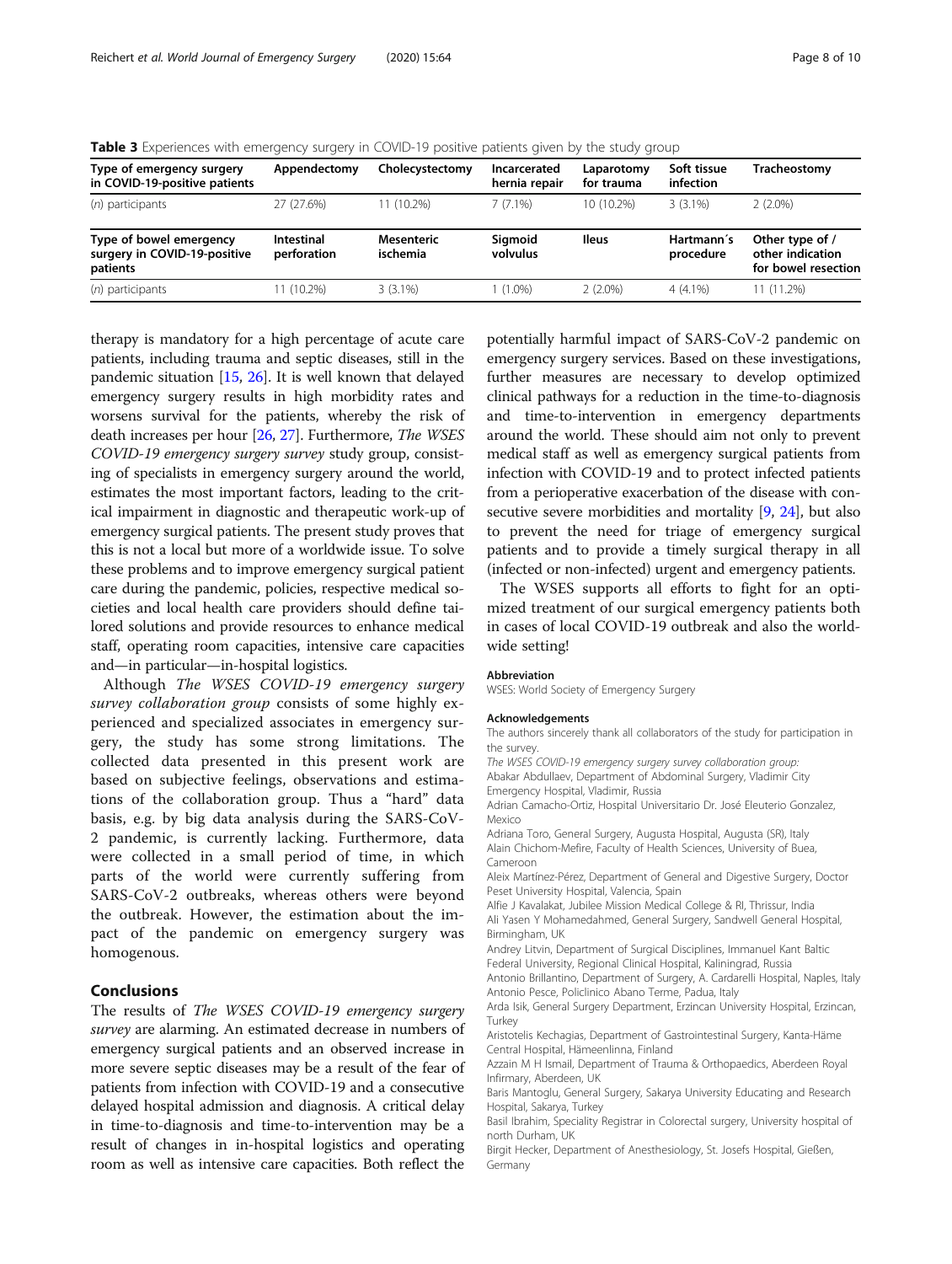Boris Sakakushev, Research Institute at Medical University Plovdiv, University Hospital St George, Plovdiv, Bulgaria

Charalampos Seretis, George Eliot Hospital NHS Trust, UK

Dimitrios Manatakis, Department of Surgery, Athens Naval and Veterans Hospital, Athens, Greece

Edgar Fernando Hernández García, Cirugía General y Laparoscópica, Cirugía de trauma, Hospital Central Militar, Mexico

Elif Çolak, University of Health Sciences Turkey, Samsun Training and Research Hospital, Turkey

Elmin Steyn, Division of Surgery, Tygerberg Hospital, Stellenbosch University, South Africa

Emrah Akin, Department of General Surgery, Sakarya University Educating and Research Hospital, Sakarya, Turkey

Emre Gonullu, General Surgery, Sakarya University Educating and Research Hospital, Sakarya, Turkey

Fabio Cesare Campanile, General Sugery, San Giovanni Decollato /Andosilla Hospital, Civita Castellana VT, Italy

Francesco Pata, Department of Surgery, Nicola Giannettasio Hospital, Corigliano-Rossano, Italy

Francesco Roscio, Department of General Surgery, ASST Valle Olona, Busto Arsizio, Italy

Fredrik Linder, Gävle county Hospital, Gävle, Sweden

Gia Tomadze, Surgery Department, Tbilisi State Medical University, Tiblisi, Georgia

Gianluca Pellino, Colorectal Surgery, Vall d'Hebron University Hospital, Barcelona, Spain

Gianmaria Casoni Pattacini, Department of General Surgery, Emergencies and New Technologies, Baggiovara Civil Hospital, Modena, Italy

Giovanni Pirozzolo, Dell'Angelo Hospital, Venice, Italy

Gustavo M. Machain, Jefe de Catedra y Servicio de Cirugia General, II Catedra, Hospital de Clinicas, FCM, Universidad Nacional de Asuncion, Paraguay Gustavo P. Fraga, School of Medical Sciences (SMS), University of Campinas (Unicamp), Campinas, Brazil

Hazim Abdulnassir Eltyeb, St4 General Surgery, Northumbria Healthcare NHS Foundation Trust, UK

Ioannis Nikolopoulos, Lewisham and Greenwich NHS Trust

Isidoro Di Carlo, Department of Surgical Sciences and Advanced

Technologies, General Surgery, University of Catania, Cannizzaro Hospital, Catania, Italy

Jae Il Kim, Department of Surgery, Inje University Ilsan Paik Hospital, Goyang, South Korea

Jesus-Manuel Saenz-Terrazas, Weapon Traumatology and Training Center, Dar Al-Chifae Hospital, Tripoli, Lebanon

Juan Carlos Rodriguez Sanjuan, Jefe de Servicio de Cirugía General, Hospital Universitario Marqués de Valdecilla (Santander), Universidad de Cantabria, Santander, Spain

Juliane Liese, Department of General, Visceral, Thoracic, Transplant and Pediatric Surgery, University Hospital of Giessen, Giessen, Germany Justin Davies, Cambridge Colorectal Unit, Addenbrooke's Hospital,

Cambridge University Hospitals NHS Foundation Trust, Cambridge, UK Kim Platte, Ziekenhuis Amstelland, Amstelveen, Netherlands

Lawrence Lottenberg, Department of Surgery, Florida Atlantic University Charles E. Schmidt College of Medicine, Boca Raton, FL, USA

Leonardo Pagani, Antimicrobial Stewardship Program, Infectious Diseases Unit, Bolzano Central Hospital, Bolzano, Italy

Leonardo Solaini, General and Oncologic Surgery, Morgagni-Pierantoni Hospital, Forlì, Italy

Lisa Miller, Western Michigan University Homer Stryker MD School of Medicine, USA

Lovenish Bains, Department of Surgery, Maulana Azad Medical College, New Delhi, India

Luis Buonomo, Hospital "Dr. Alberto Balestrini", University of Buenos Aires, Argentina

Maciej Walędziak, Department of General, Oncological, Metabolic and Thoracic Surgery, Military Institute of Medicine, Warsaw, Poland Mahir Gachabayov, Department of abdominal surgery, Vladimir City Emergency Hospital, Vladimir, Russia

Marc Maegele, Department of Trauma and Orthopedic Surgery, Institute for Research in Operative Medicine (IFOM), Cologne-Merheim Medical Center (CMMC), University Witten/Herdecke, Campus Cologne-Merheim, Cologne, Germany

Marco Catarci, General Surgery Unit, C.e G. Mazzoni Hospital, Ascoli Piceno, Italy

Marco Vittorio Rossi Ardizzone, Italy

Maria Grazia Alberio, Chirurgia generale d'urgenza, Ospedale di circolo – Varese, Italy

Massimiliano Veroux, General Surgery and Organ Transplant Unit, Azienda Policlinico University of Catania, Catania, Italy

Matteo Nardi, S. Giovanni Calibita Hospital-Fatebenefratelli Foundation, Rome, Italy

Mauro Podda, Department of Emergency Surgery, Cagliari University Hospital, Cagliari, Italy

Michael Sugrue, Department of Surgery, Letterkenny University Hospital and Centre for Personalised Medicine, Donegal, Ireland

Michele Pisano, General Surgery Unit, ASST Papa Giovanni XXIII, Bergamo, Italy

Mihail Slavchev, Department of General Surgery, University Hospital Eurohospital, Plovdiv, Bulgaria

Mika Ukkonen, Department of Surgery, Tampere University Hospital, Tampere, Finland

Miklosh Bala, Trauma and Acute Care Surgery Unit, Hadassah - Hebrew University Medical Center, Jerusalem, Israel

Mircea Chirica, Department of Digestive Surgery, Centre Hospitalier Universitaire Grenoble Alpes, Grenoble, France

Mouaqit Ouadii, Hassan II Hospital, Fes, Morocco

Orestis Ioannidis, 4th Surgical Department, Medical School, Aristotle University of Thessaloniki, Thessaloniki, Greece

Osvaldo Chiara, Trauma and Emergency Surgery, University of Milan, Milan, Italy

Pankaj Kumar, Department of General Surgery, Bhubaneswar,Odisha, India Per Örtenwall, Department of Surgery, Sahlgrenska University Hospital, Gothenburg, Sweden

Pradeep Navsaria, Trauma Center, Groote Schuur Hospital, University of Cape Town, Cape Town, South Africa

Raul Coimbra, Surgery, Loma Linda University School of Medicine, Riverside University Health System, Riverside, USA

Riccardo Somigli

Robert G. Sawyer, Western Michigan University Homer Stryker School of Medicine, Kalamazoo, Michigan, USA

Saad Shebrain, Western Michigan University Homer Stryker MD School of Medicine, Kalamazoo, Michigan, USA

Salomone Di Saverio, Surgery 1st unit, University Hospital of Varese, Varese, Italy

Sanjay Marwah, PGIMS Rohtak, Rohtak, India

Sergio Zegarra

Shahd Nour, North Bristol NHS Foundation Trust, UK

Shahed Abdelmahmoud

Stefano Magnone, General Surgery, Ospedale Papa Giovanni XXIII, Bergamo, Italy

Syed Muhammad Ali, Acute Care Surgery, Hamad Medical Corporation,

Doha, Qatar Tadeja Pintar, Abdominal Surgery Department, UMC Ljubljana Medical Faculty, Ljubljana, Slovenia

Tushar S Mishra, Department of Trauma & Emergency, All India Institute of Medical Sciences, Bhubaneswar, Odisha, India

Valentina Tomajer, IRCCS San Raffaele Hospital, Milan, Italy

Varut Lohsiriwat, Department of Surgery, Faculty of Medicine, Siriraj Hospital, Mahidol University, Bangkok, Thailand

Vijay Shivpuje, Yashodhara Superspeciality Hospital, Solapur Maharashtra, India

Vladimir Khokha, City Hospital, Mozyr, Belarus

Yoshiro Kobe, Department of Surgery, Chiba Emergency Medical Center, Chiba, Japan

Zaza Demetrashvili, Surgery Department, Tbilisi State Medical University, Georgia

## Authors' contributions

Each author made substantial contribution to this article. MR analyzed and interpreted the data and wrote the main parts of the manuscript. MS concepted the study and critically revised the manuscript. MAW gave substantial intelligent content to the questionnaire and interpreted the data. CD, MH, AR-L and FB made substantial contribution to the conception of the